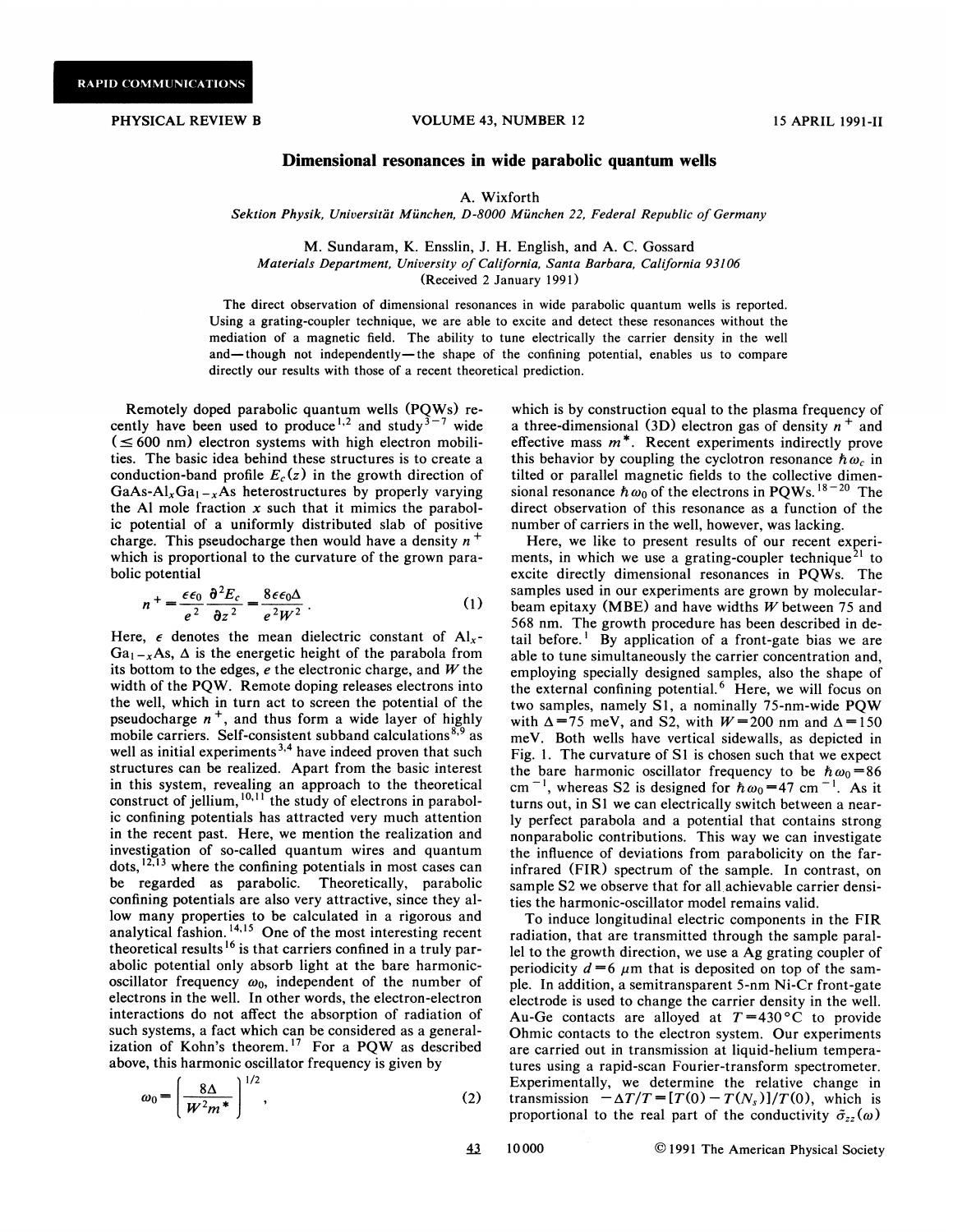RAPID COMMUNICATIONS



FIG. 1. Results of a self-consistent subband calculation for the sample S1 ( $W=75$  nm,  $\Delta=75$  meV). Both the self-consistent potential as well as the resulting charge distribution  $N(z) = \sum_{i} N_{i}^{i} |\xi_{i}|^{2}$  are depicted as a function of depth z. The center of the MBE grown parabolic well is located at  $z = 0$ . Note the considerable shift of the electron distribution with increasing negative gate bias. In (a) we show the situation for the complete filled well, (b) depicts intermediate filling, whereas in (c) the well is nearly depleted.

normal to the plane of the well.<sup>22</sup>  $T(0)$  is the transmission of the sample with the well being completely depleted,  $T(N_s)$  the one at finite carrier densities.

Application of a negative gate bias  $V_G$  tends to deplete the well as is depicted in Fig. l. Here, we show the results of our self-consistent subband calculation, <sup>6</sup> i.e., the potential and the density distribution  $N(z) = \sum_i N_s^i |\xi_i|^2$  for S1 and three different carrier densities  $N_s$ .  $N_s^i$  here denote the carrier densities in the different subbands and  $\xi^{i}$  the corresponding wave functions, respectively. With increasing  $N_s$ , the filled part of the well becomes wider and flatter, approaching the ideal case of a wide square well. With increasingly negative gate bias the minimum of the potential shifts deeper into the material. Although the curvature of the parabola is of course unaffected by the application of the bias, the shift of the electron wave functions closer to the edge causes an increase in the deviation from parabolicity  $[cf. Fig. 1(c)].$ 

In Fig. 2 we show the experimental traces for the sample Sl. Here, we plot the relative change in transmission versus FIR frequency for different gate voltages  $V_G$ . Capacitance-voltage measurements<sup>6</sup> on the same sample reveal a threshold voltage of  $V_{\text{th}} = -1.2$  V for complete



FIG. 2. Experimentally obtained spectra for sample S1. The relative change in transmission  $-\Delta T/T$  is shown for different gate voltages  $V_G$ . Traces A and B have been taken after a short illumination of the sample  $[V_G(A) = 0.0 \text{ V}, V_G(B) = +0.6 \text{ V}]$ , which still increases the carrier density in the well with  $N_s(A) < N_s(B)$ . In both the limits of high and low electron concentration deviations from the harmonic-oscillator picture are observed, manifesting themselves in the occurrence of more than one absorption line.

depletion. Trace A has been recorded after illuminating the sample for some seconds with an IR light-emitting diode, thus increasing the carrier concentration via the persistent photoeffect. Trace  $B$  is taken at a gate bias of  $V_G$  = +0.6 V after illumination which further increases  $N_s$ . The exact values for the densities at A and B, however, have not been determined in the experiment but from an analysis of the oscillator strength of the resonance  $N_s(B)$  is estimated to be of the order of  $6 \times 10^{11}$  cm<sup>-2</sup>. As can be seen from Fig. 2, in this special sample the electron system not only absorbs at the frequency of the bare harmonic potential, but sidelines appear in the spectrum. The influence of nonparabolic contributions has recently been discussed in considerable detail by Brey et al.<sup>2</sup> They calculate the IR absorption of what they call "imperfect" parabolic wells using the local density approximation for a PQW similar to the ones we use in our experiments. For comparison, in Fig. 3 we replot the result of Brey and co-workers for a completely filled well, where finite-size effects become important, together with trace  $B$ from Fig. 2. Clearly all essential features of the experiment are reproduced in the calculation, although the linewidths and the exact position of the satellite structure differ. This is believed to be due to the fact that the sample assumed in the calculation is not identical with ours and that a phenomenological scattering time  $\tau$  has been used.

Sidelines do not appear for the wider and deeper well S2 where we indeed deal with a nearly perfect parabolic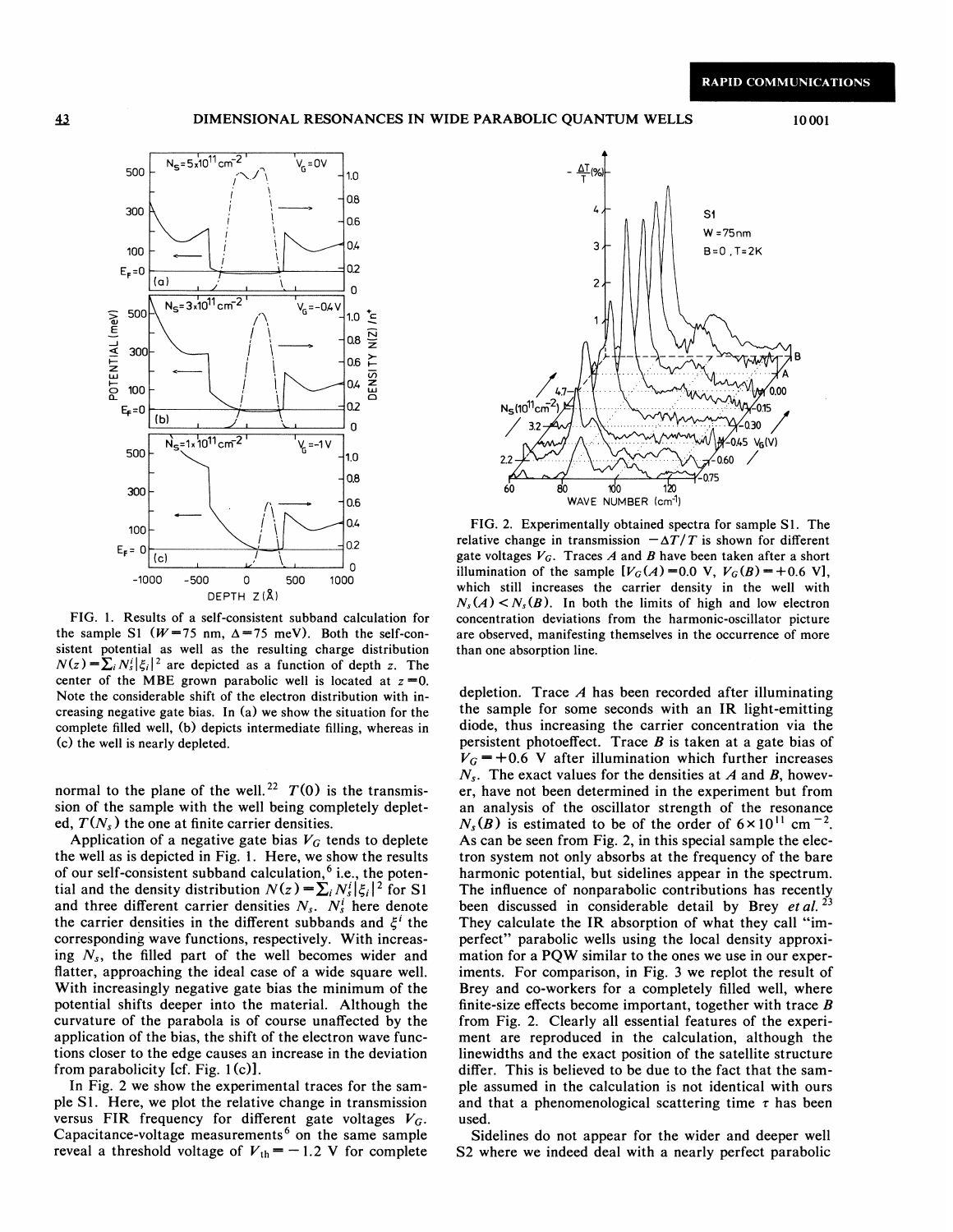

FIG. 3. Comparison of the experimentally obtained resonances of trace  $B$  in Fig. 2 with those calculated by Brey and co-workers for a completely filled PB%. The sidelines are due to internal oscillations of the electron system caused by the finite width of the well. All essential features of the experiment are reproduced in the calculation of the far-infrared absorption. The deviations are believed to occur due to differences in the sample parameters in both cases and the uncertainty of the exact filling factor  $\eta$  in the experiment.

potential, since here finite-width effects play only a minor role. Experiments using tilted and parallel magnetic fields<sup>20</sup> on the same samples confirm our observations at  $B=0$ . The detailed interpretation of the magnetic-field spectra, however, is quite complex and will be discussed elsewhere.

In Fig. 4 we depict the observed resonance positions for both samples as a function of the applied gate bias. The dashed lines in the figures represent the expected resonance positions as derived from the growth parameters alone. For sample S1 [Fig.  $4(a)$ ] we are able to more or less intentionally tune the degree of nonparabolicity. This special well is quite narrow and shallow, so that the application of an even moderate gate bias has a large effect on the actual potential shape and the position of the wave functions, as can be seen in Fig. 1. Moreover, the doping is such that we are able to completely fill the well, or even slightly overfill it.

According to Brey and co-workers for a filling factor  $\eta = N_s (n + \bar{W}) \approx 1$  the perturbation has two main effects on the IR absorption of a PQW. First, the additional confinement leads to a slight shift of the main absorption line to a higher frequency and second, small satellites begin to appear, reflecting the coupling of light to the internal oscillations of the electron system. As can be seen in Fig. 2, this crossover is clearly discernable in our data. At high  $\eta$  (see also Fig. 3) two lines are clearly observed. The one of smaller oscillator strength and of higher frequency disappears with decreasing  $N<sub>s</sub>$ . At intermediate



FIG. 4. Observed resonance positions as a function of the applied gate voltage. In (a) the result for sample S1 ( $W=75$  nm,  $\Delta$ =75 meV) and in (b) the result for S2 (W=200 nm,  $\Delta$ =150 meV) are shown. The narrower sample can be electrically tuned into various deviations from parabolicity as described in the text, leading to the occurrence of satellite structures. Sample S2 is closer to the ideal case of a perfect parabola. The dashed lines represent the expected resonance positions from growth in the harmonic-oscillator picture.

densities only one resonance is observed until at low  $N_s$ the system begins to feel the strong deformation of the potential associated with the vertical confining sidewall [cf. Fig.  $1(c)$ . Here, the model of the harmonic oscillator is certainly not valid anymore and as a consequence, additional resonances appear. Experiments in a magnetic-field confirm this observation at  $B = 0$ . They also indicate that for a correct theoretical description, the matrix elements for the transitions have to be properly adjusted to the experimental situation.

For the ideal sample  $S2$  [Fig. 4(b)] the resonances scatter around the expected value, with a distribution of approximately  $\delta \omega / \omega = 5\%$ . The same qualitative behavior again is observed in magnetic fields under various tilt angles, where we deduce nearly the same resonance positions or corresponding  $N_s$ . We believe this reproducible "scatter" represents a very sensitive test of the local curvature of the PQW. Since the positions of the resonances crucially depend on the actual shape of the bare potential, small deviations from a constant curvature have a large impact on the resonance positions. In their theoretical analysis, Brey and co-workers also studied the influence of small additional quartic terms  $\Delta_q$  in the potential as a measure for deviations from parabolicity. They found that such a correction is quite effective in shifting the absorption line. For example, a positive  $\Delta_q$  causes a convex parabolic correction to the nearly uniform charge distribution produced by the parabolic potential alone. This leads to an additional confinement of the carriers and thus